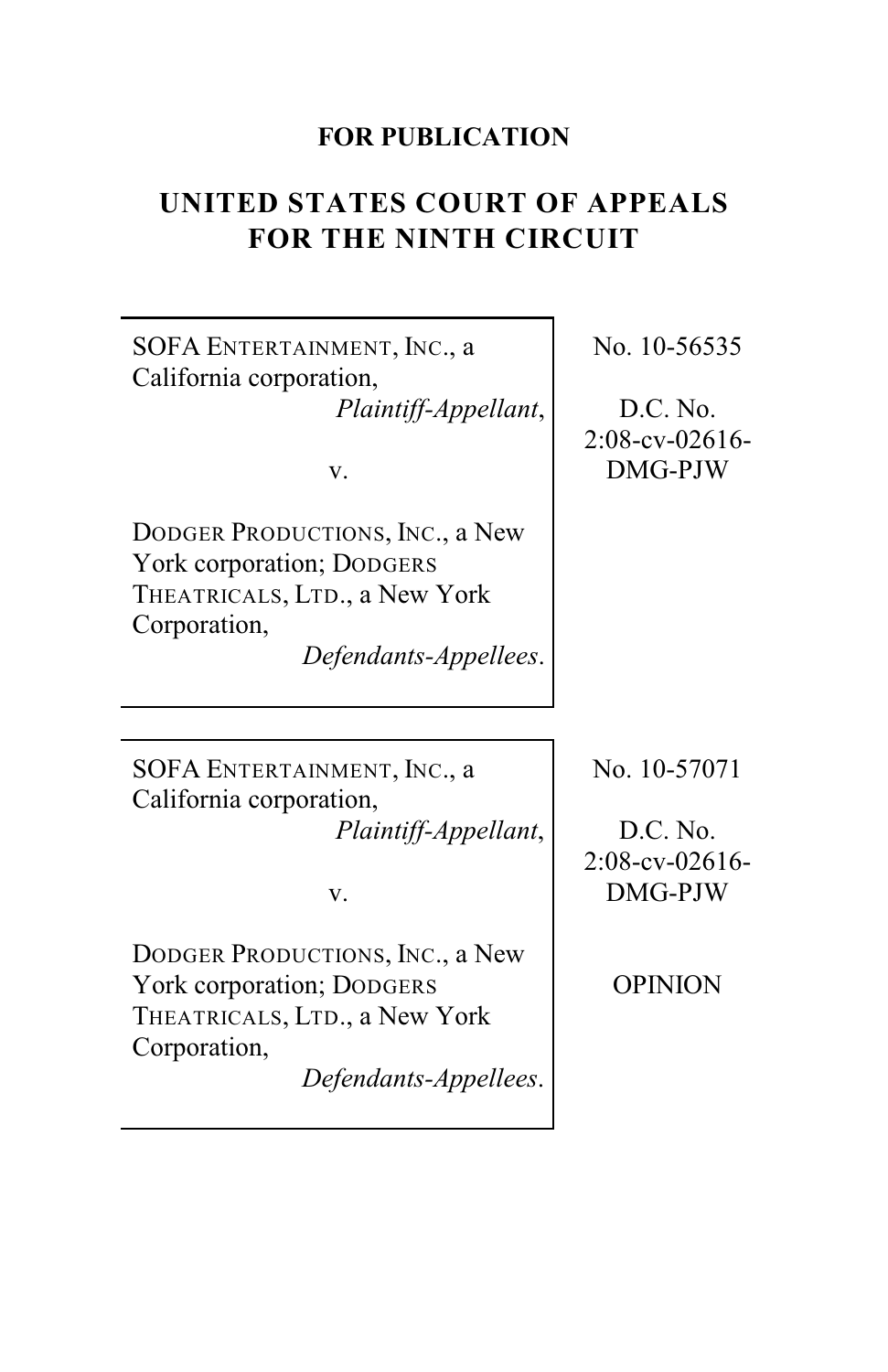#### 2 SOFA ENTERTAINMENT V. DODGER PRODUCTIONS

Appeal from the United States District Court for the Central District of California Dolly M. Gee, District Judge, Presiding

Argued and Submitted February 5, 2013—Pasadena, California

Filed March 11, 2013

Before: Diarmuid F. O'Scannlain, Stephen S. Trott, and Richard R. Clifton, Circuit Judges.

Opinion by Judge Trott

## **SUMMARY \***

## **Copyright**

Affirming the district court's summary judgment and award of attorneys' fees in a copyright infringement suit regarding a seven-second clip of Ed Sullivan's introduction of the Four Seasons on *The Ed Sullivan Show*, the panel held that the defendants were entitled to prevail on their fair use defense as a matter of law.

The defendants used the clip in *Jersey Boys*, their musical about the Four Seasons, to mark a historical point in the band's career. The panel held that this was a fair use because by using the clip for its historical significance, the defendants

This summary constitutes no part of the opinion of the court. It has **\*** been prepared by court staff for the convenience of the reader.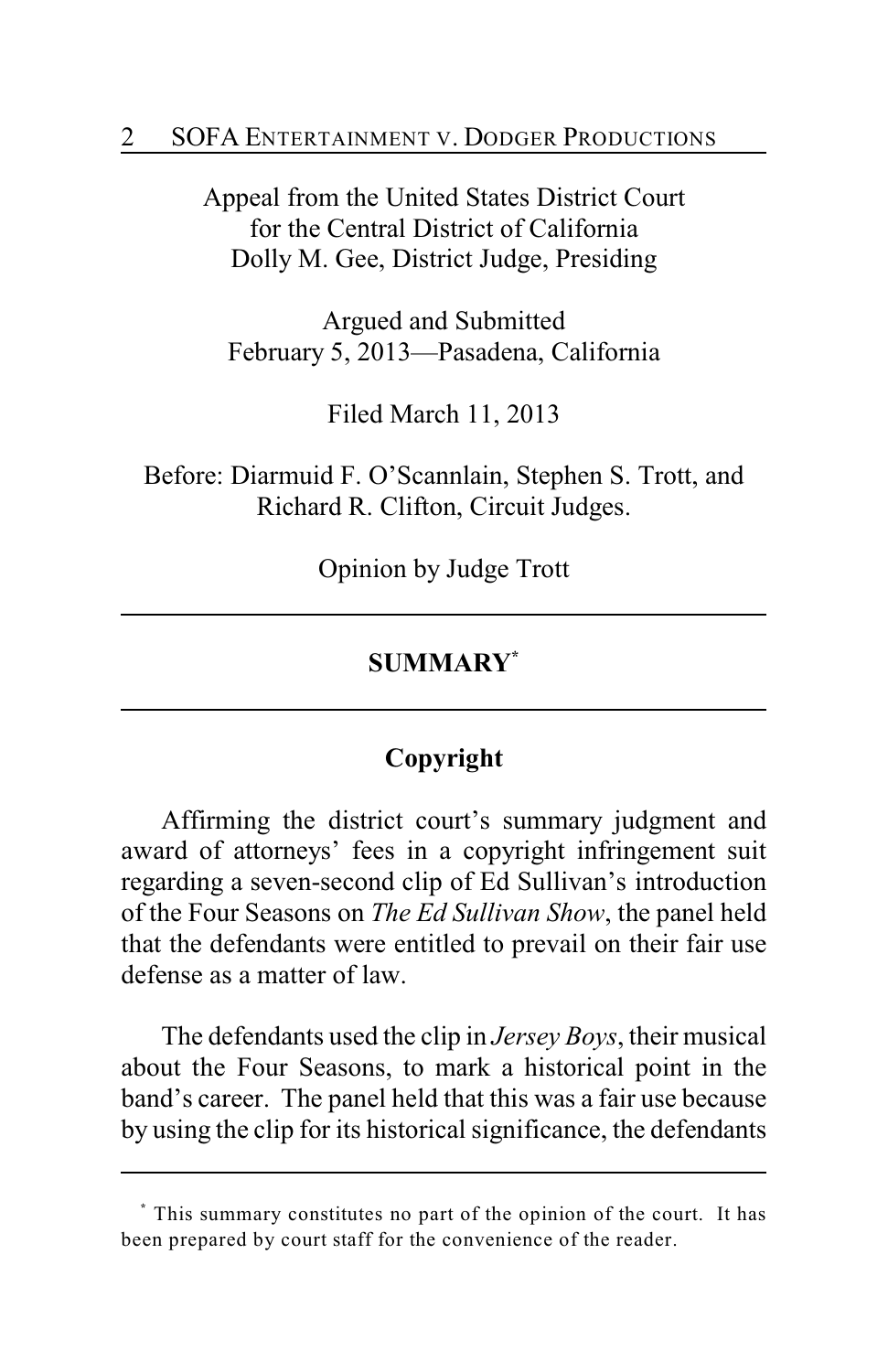had imbued it with new meaning and had done so without usurping whatever demand there was for the original clip.

## **COUNSEL**

Jaime W. Marquart, Baker Marquart LLP, Los Angeles, California, for Plaintiff-Appellant.

Walter R. Sadler, Leopold, Petrich & Smith, P.C., Los Angeles, California; David S. Korzenik, Miller Korzenik Sommers, LLP, New York, New York, for Defendants-Appellees.

## **OPINION**

TROTT, Circuit Judge:

This is a copyright infringement suit over a seven-second clip of Ed Sullivan's introduction of the Four Seasons on *The Ed Sullivan Show*. Appellees Dodger Productions, Inc. and Dodger Theatricals, Ltd. (collectively "Dodger") used the clip in their musical about the Four Seasons, *Jersey Boys*, to mark a historical point in the band's career.

Appellant SOFA Entertainment, Inc. ("SOFA") claims Dodger infringed its copyright in the clip and cannot justify its unlicensed use of the clip as "fair use." SOFA is mistaken. By using the clip for its biographical significance, Dodger has imbued it with new meaning and did so without usurping whatever demand there is for the original clip. Dodger is entitled to prevail on its fair use defense as a matter of law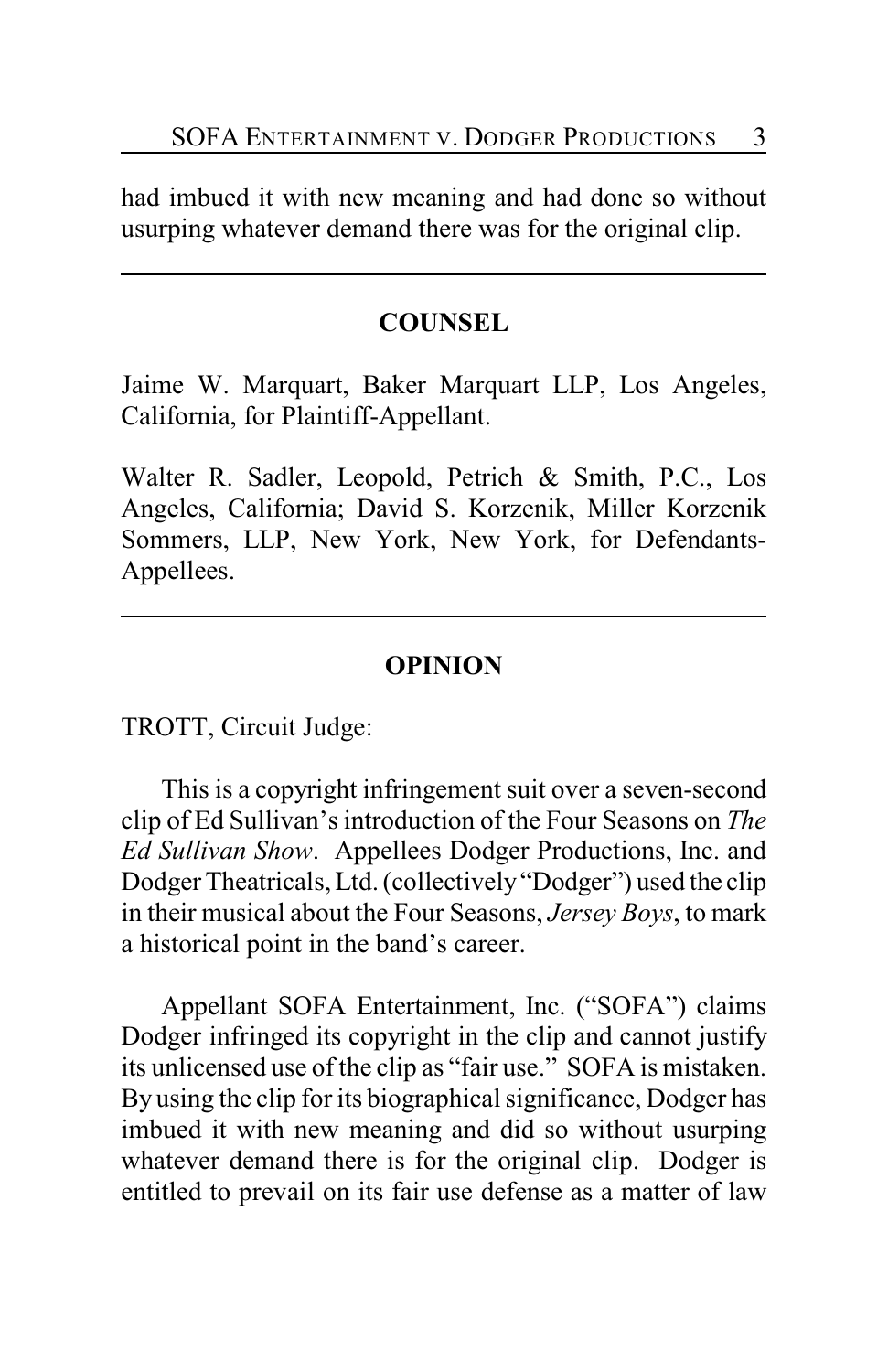and to retain the attorneys' fees award granted by the district court.

#### **I**

#### **A.**

SOFA owns copyright in a library of film, television, and other media, which it licenses for a fee. SOFA's library includes the entire run of *The Ed Sullivan Show*, which lasted from 1948 until 1971. The show's longevity was due to Sullivan's talent for spotting talent. At issue in this appeal is a seven-second clip from the January 2, 1966, episode of *The Ed Sullivan Show* wherein Sullivan introduces the band the Four Seasons ("the clip").

Dodger produced the musical *Jersey Boys*. *Jersey Boys* is a historical dramatization about the Four Seasons and the lives of its members – Tommy DeVito (Spring), Bob Gaudio (Summer), Nick Massi (Fall), and Frankie Valli (Winter). Each band member narrates one of the play's four acts, and each act offers that band member's take on a period in the Four Seasons' history.

The clip is shown at the end of the first act. Bob Gaudio stands to the side of the stage and addresses the audience: "Around this time there was a little dust-up called The British Invasion. Britannia's ruling the air waves, so we start our own American revolution. The battle begins on Sunday night at eight o'clock and the whole world is watching." As Gaudio speaks, the rest of the band is seen on a CBS studio stage preparing for their performance on *The Ed Sullivan Show*.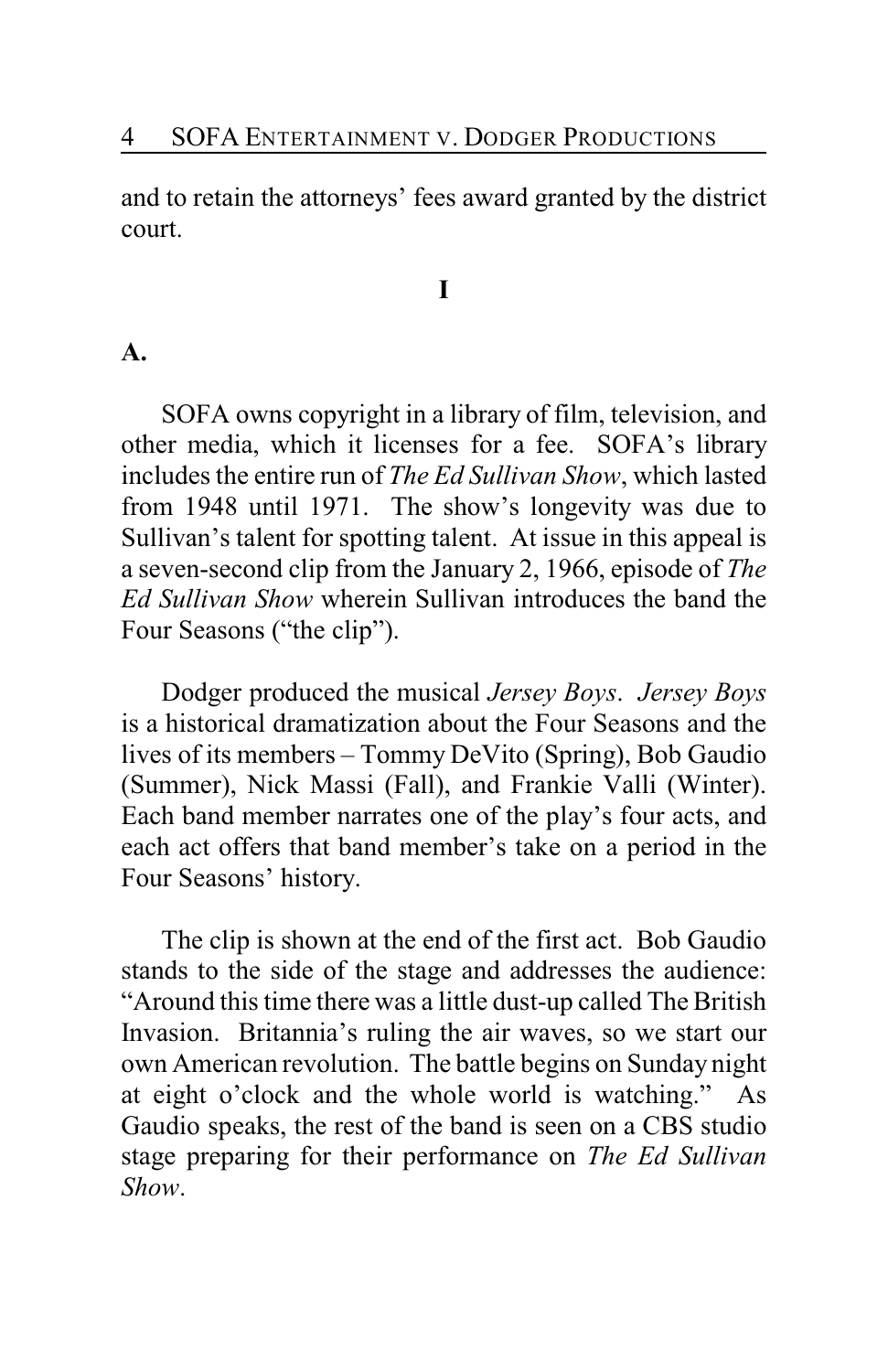Just after Gaudio finishes his lines, the clip is shown on screen hanging over the center of the stage. Ed Sullivan assumes his "signature pose" and introduces the band to his studio and television audiences: "Now ladies and gentlemen, here, for all of the youngsters in the country, the Four Seasons . . . ." As he concludes, Sullivan turns and, with an extended arm and open palm, directs the theater audience's attention to the stage. The screen goes dark, and the actors perform a rendition of the song "Dawn."

When the song ends, Gaudio resumes his position at the edge of the stage and addresses the audience again:

> We weren't a social movement like The Beatles. Our fans didn't put flowers in their hair and try to levitate the Pentagon. Maybe they should have. Our people were the guys who shipped overseas . . . and their sweethearts. They were factory workers, truck drivers. The kids pumping gas, flipping burgers. The pretty girl with circles under her eyes behind the counter at the diner. They were the ones who really got us, and pushed us over the top.

#### **B.**

This suit began after Andrew Solt, SOFA's founder, attended a performance of *Jersey Boys* and realized that the clip appeared in the play. Upon determining that Dodger was using the clip without SOFA's permission or license, SOFA sued Dodger for copyright infringement. Dodger answered by asserting that its use of the clip constituted "fair use" under 17 U.S.C. § 107.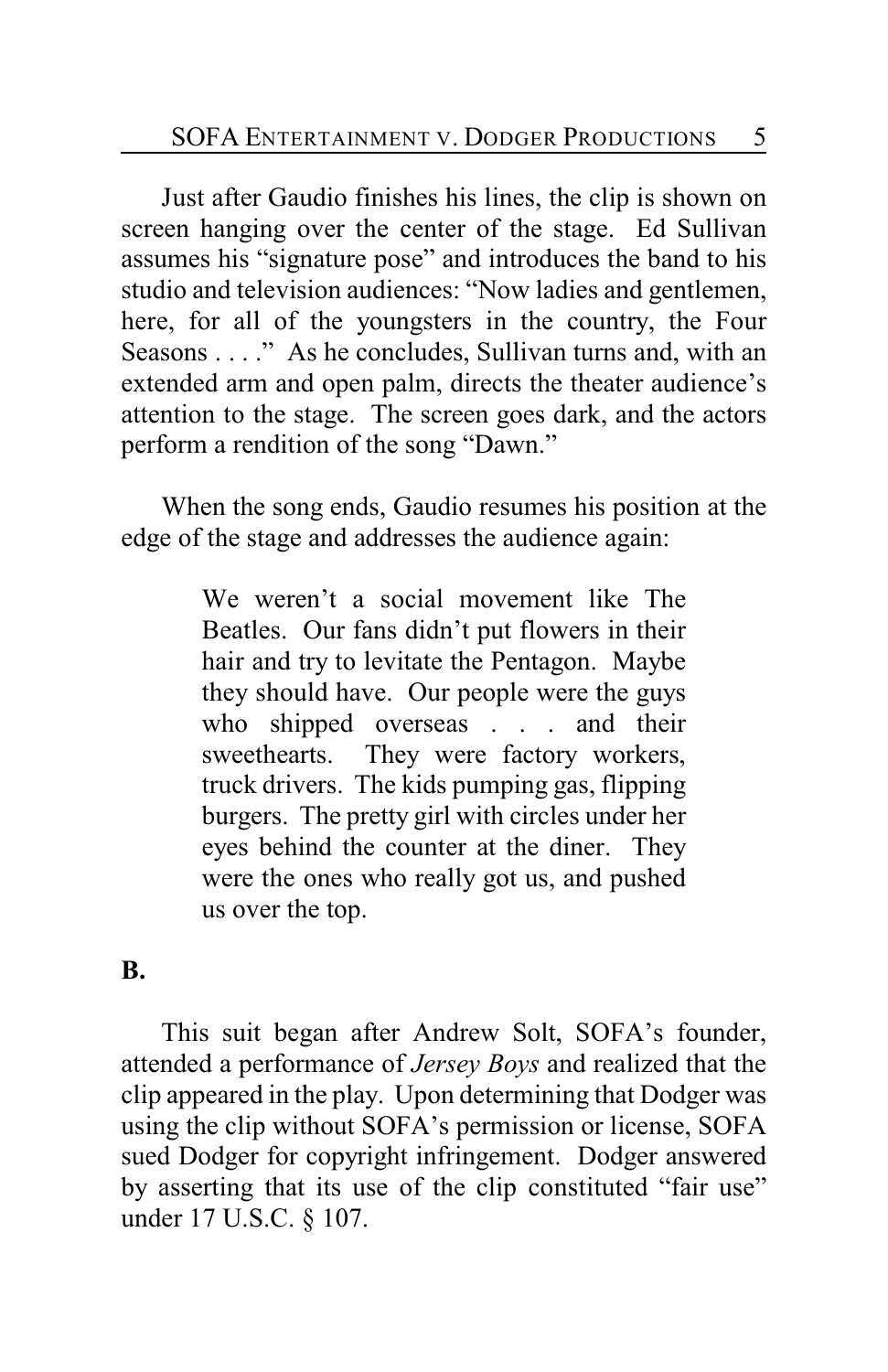Both parties moved for summary judgment on Dodger's fair use affirmative defense. After a thorough discussion of the factors listed in § 107, the district court wholeheartedly agreed with Dodger that its use of the clip was fair.

In light of Dodger's success at summary judgment, the district court granted Dodger's request for \$155,000.00 in attorneys' fees and costs. The district court viewed SOFA's infringement claim as objectively unreasonable and determined that awarding fees would deter future lawsuits that might chill the creative endeavors of others.

SOFA timely appeals the district court's summary judgment and the award of attorneys' fees to Dodger.

#### **II**

Whether Dodger's use of the clip constitutes fair use is a mixed question of law and fact that we review de novo. *Monge v. Maya Magazines, Inc.*, 688 F.3d 1164, 1170 (9th Cir. 2012). The district court's award of attorneys' fees to Dodger is reviewed for an abuse of discretion. *Berkla v. Corel Corp.*, 302 F.3d 909, 917 (9th Cir. 2002).

#### **III**

#### **A. Fair Use**

The Copyright Act exists "'to stimulate artistic creativity for the general public good.'" *Mattel, Inc. v. MGA Entm't, Inc.*, –F.3d–, 2013 WL 264645, at \*2 (9th Cir. Jan. 24, 2013) (quoting *Twentieth Century Music Corp v. Aiken*, 422 U.S. 151, 156 (1975)). It does so by granting authors a "special reward" in the form of a limited monopoly over their works.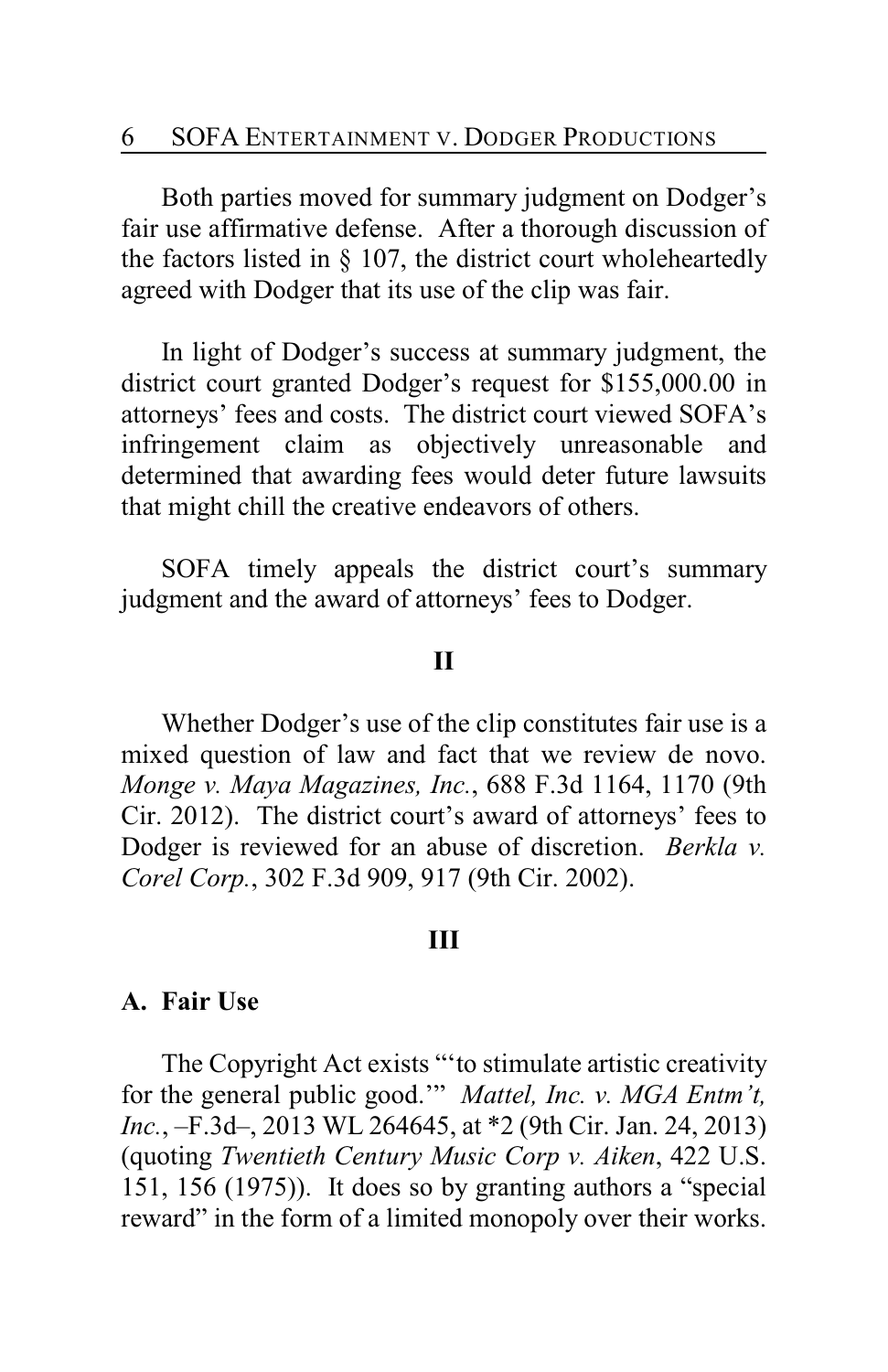*Harper & Row, Publishers, Inc. v. Nation Enters.*, 471 U.S. 539, 546 (1985). However, an overzealous monopolist can use his copyright to stamp out the very creativity that the Act seeks to ignite. *Stewart v. Abend*, 495 U.S. 207, 236 (1990). To avoid that perverse result, Congress codified the doctrine of fair use. *Id.*

17 U.S.C. § 107 states, "[T]he fair use of a copyrighted work . . . for purposes such as criticism, comment, news reporting, teaching . . . , scholarship, or research [] is not an infringement of copyright." It lists four factors to guide courts in their analysis:

> (1) the purpose and character of the use, including whether such use is of a commercial nature or is for nonprofit educational purposes;

(2) the nature of the copyrighted work;

(3) the amount and substantiality of the portion used in relation to the copyrighted work as a whole; and

(4) the effect of the use upon the potential market for or value of the copyrighted work.

*Id.*

Congress's guidance, however, has not always been helpful. Many fair use cases still manage to approach "'the metaphysics of the law, where the distinctions are, or at least may be, very subtle and refined, and, sometimes, almost evanescent.'" *Monge*, 688 F.3d at 1171 (quoting *Folsom v.*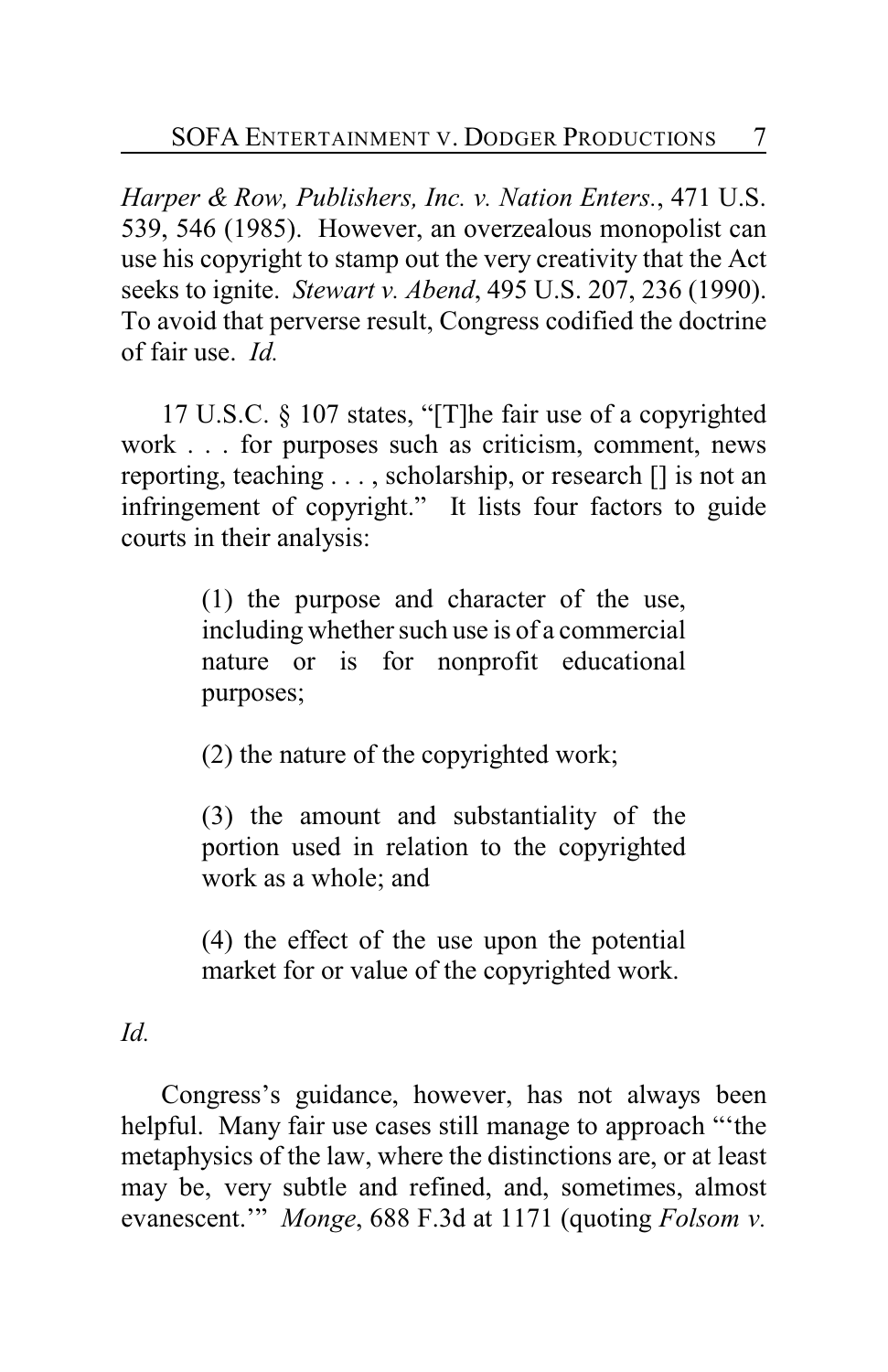*Marsh*, 9 F. Cas. 342, 344 (No. 4901) (C.C.D. Mass. 1841)). Fortunately, this is not one of those cases. As our application of the statutory factors will confirm, Dodger's use of the clip is undoubtably "fair."

## **i. The Purpose and Character of the Use**

The central inquiry under the first factor is whether the new work is "transformative." *Campbell v. Acuff-Rose Music, Inc.*, 510 U.S. 569, 579 (1994). Transformative works "add[] something new" to an existing work, endowing the first with "new expression, meaning, or message," rather than "merely supersed [ing] the objects of the original creation." *Id.* (internal quotation marks omitted).

Dodger references the Four Seasons' performance on the January 2, 1966 episode of *The Ed Sullivan Show* to mark an important moment in the band's career. At that point in rock & roll history, many American bands were pushed into obscurity by the weight of the "British Invasion," which was kicked off by the Beatles' performance on *The Ed Sullivan Show*. The Four Seasons, however, thrived. Being selected by Ed Sullivan to perform on his show was evidence of the band's enduring prominence in American music. By using it as a biographical anchor, Dodger put the clip to its own transformative ends. *See Elvis Presley Enters., Inc. v. Passport Video*, 349 F.3d 622, 629 (9th Cir. 2003) (recognizing that the defendant's "use of many of the television clips [of Elvis's performances] is transformative because they are cited as historical reference points"), *overruled on other grounds as stated in Flexible Lifeline Sys., Inc. v. Precision Lift, Inc.*, 654 F.3d 989, 995 (9th Cir. 2011) (per curiam); *see also Bill Graham Archives v. Dorling Kindersley Ltd.*, 448 F.3d 605, 609 (2d Cir. 2006)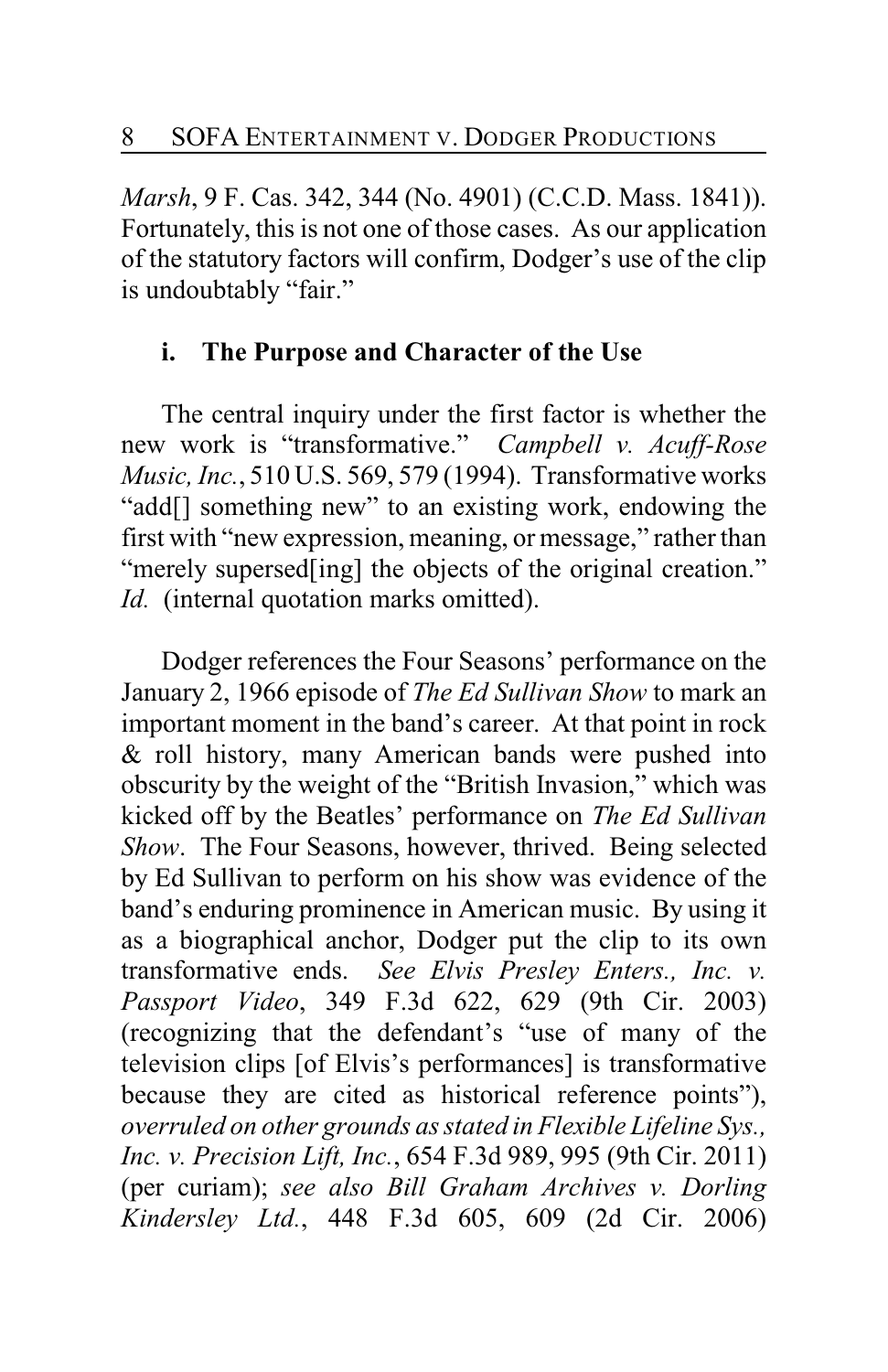(concluding that the use of Grateful Dead concert posters to comment on and commemorate the performances they were designed to promote was transformative).

SOFA's argument that the clip was used for its own entertainment value is not supported by the record. Moreover, because Dodger's use of the clip is transformative, the fact that *Jersey Boys* is a commercial production is of little significance. *Campbell*, 510 U.S. at 579. Therefore, the first fair use factor heavily favors Dodger.

## **ii. The Nature of the Copyrighted Work**

The second fair use factor recognizes that some works – generally creative works, like fictional stories – "are closer to the core of intended copyright protection than others." *Id.* at 586. An alleged infringer will have a more difficult time establishing fair use when he appropriates a work of that nature. *Id.* While the entire episode of *The Ed Sullivan Show* or the individual performances may be near to the core of copyright, the clip conveys mainly factual information – who was about to perform. Therefore, the second factor also favors Dodger.

## **iii. The Amount and Substantiality of the Portion Used**

The third factor looks to the quantitative amount and qualitative value of the original work used in relation to the defendant's justification for the use. *Id.* 586–88. SOFA does not challenge the conclusion that the seven-second clip is quantitatively insignificant, but argues that Dodger "attempted to capitalize on the central and most beloved part of *The Ed Sullivan Show*, namely, Ed Sullivan's introduction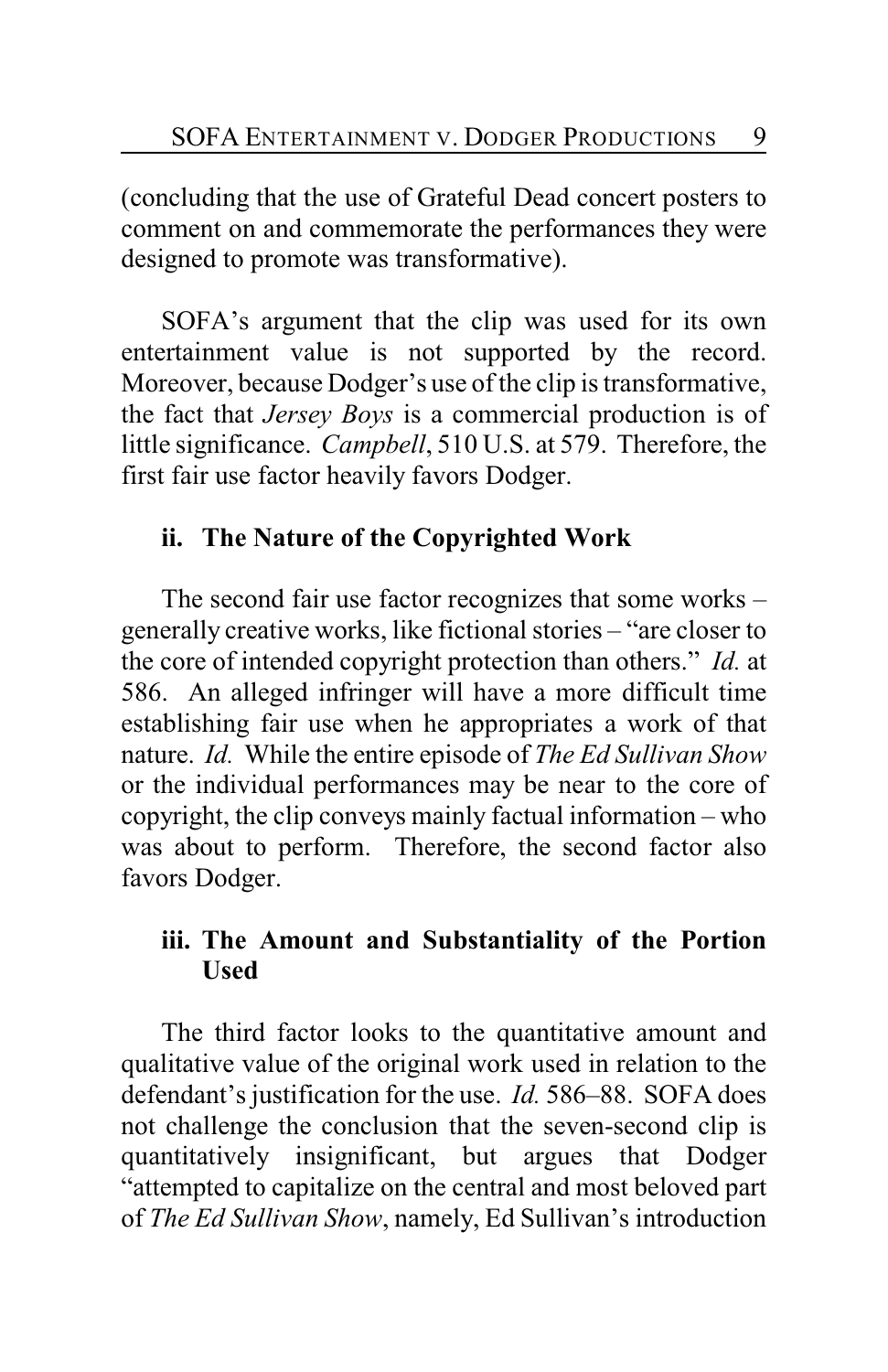of popular new rock and roll acts," by incorporating the clip into the play. SOFA's argument is flawed in two respects.

First, the seven-second introduction is hardly qualitatively significant. Sullivan simply identifies the group that is about to perform and the section of his audience to whom the Four Seasons would appeal. It is doubtful that the clip on its own qualifies for copyright protection, much less as a qualitatively significant segment of the overall episode. *See Murray Hill Publ'ns, Inc. v. ABC Commc'n, Inc.*, 264 F.3d 622, 633–34 (6th Cir. 2001) (holding that the line "J.P. on J.R. in the A.M." served only a functional purpose, i.e., identifying the radio program, the radio station, and the broadcast time, and was not subject to copyright protection), *overruled in part on other grounds by Reed Elsevier, Inc. v. Muchnick*, 559 U.S. 154 (2010).

Second, SOFA contorts the Supreme Court's use of the phrase "distinctive expression" in *Harper & Row, Publishers, Inc. v. Nation Enterprises*, 471 U.S. 539, 565 (1985), to give the false impression that Mr. Sullivan's "trademark gesticulation and style" is copyrightable. Copyright only attaches to an original work fixed in a tangible medium of expression, never in the underlying ideas or facts. *Id.* at 547. The Court used the words "distinctive expression" to explain that defendant had copied sections of President Ford's memoirs that contained Mr. Ford's writing, as opposed to the events he was discussing. *Id.* at 565.

Certainly movement and intonation are elements in an original performance, but SOFA's argument is not limited to Sullivan's performance in the clip. It is Sullivan's charismatic personality that SOFA seeks to protect. Charisma, however, is not copyrightable. *See Downing v.*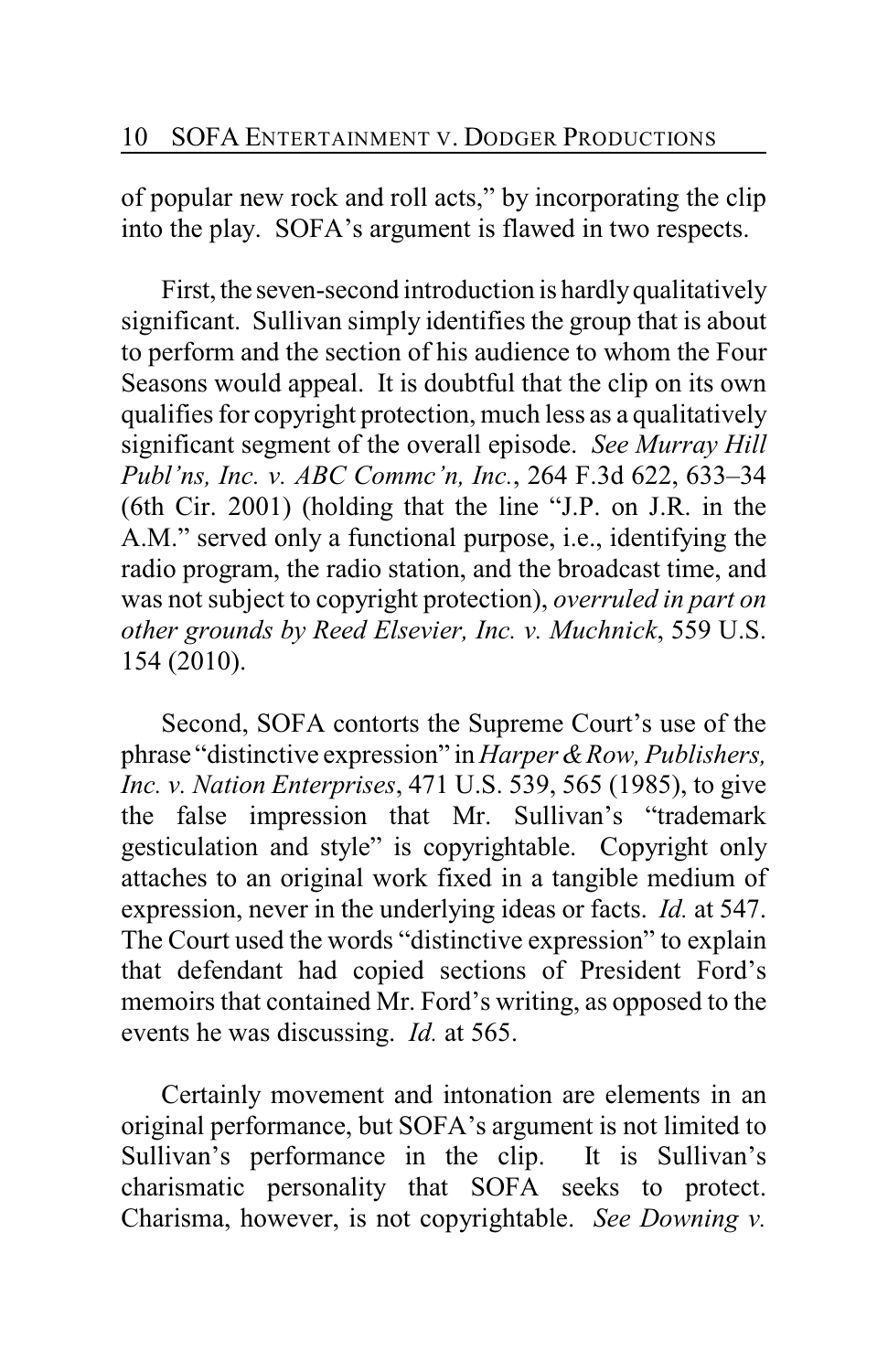*Abercrombie & Fitch*, 265 F.3d 994, 1003–04 (9th Cir. 2001) (holding that a person's name and likeness are outside the scope of copyright); 1 Melville B. Nimmer & David Nimmer, *Nimmer on Copyright* § 1.01[B][1][c] at 1–30 (2012) ("A *persona* can hardly be said to constitute a 'writing' of an 'author.'") (footnotes omitted).

## **iv. The Market Effect**

The fourth factor requires courts to consider the secondary use's impact on the market for the original work and the market for derivative works, including if the defendant's actions became "unrestricted and widespread." *Campbell*, 510 U.S. at 590 (internal quotation marks omitted). Where the secondary use is not a substitute for the original and does not deprive the copyright holder of a derivative use, the fourth factor weighs in favor of fair use. *See id.* at 591 ("[W]hen . . . the second use is transformative, market substitution is at least less certain . . . ."); *Ty, Inc. v. Publ'n Int'l Ltd.*, 292 F.3d 512, 517–18 (7th Cir. 2002) (stating that complementary uses, in the sense that a book review is complementary to the book it discusses, support a finding of fair use).

*Jersey Boys* is not a substitute for *The Ed Sullivan Show*. The clip is seven seconds long and only appears once in the play. Dodger does not reproduce *Jersey Boys* on videotape or DVD, which would allow for repeated viewing of the clip. Dodger's use of the clip advances its own original creation without any reasonable threat to SOFA's business model. Therefore the fourth factor also favors a finding of fair use.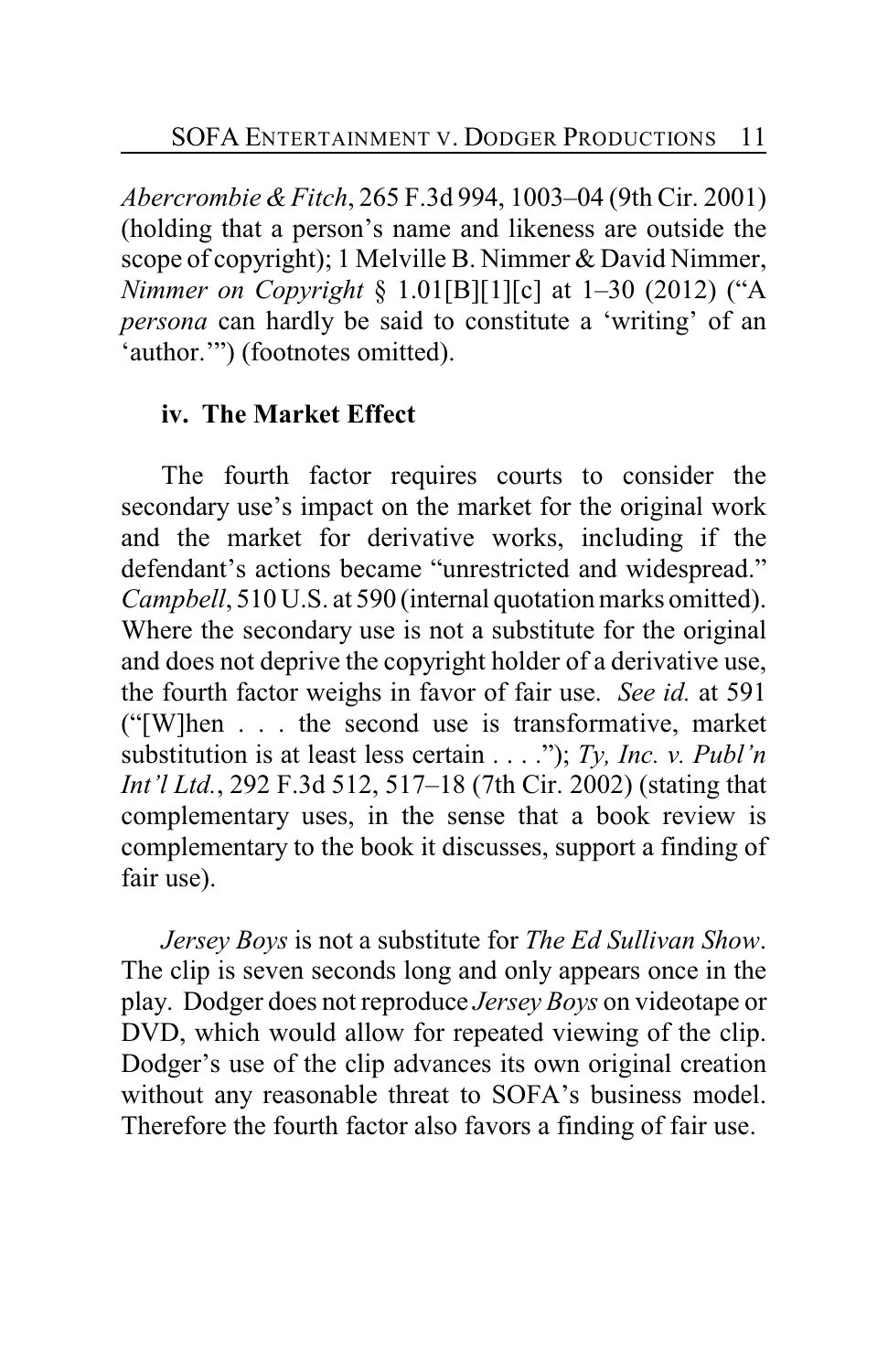## **v. Balancing the Factors**

In the end, we are left with the following conclusion: Dodger's use of the clip did not harm SOFA's copyright in *The Ed Sullivan Show*, and society's enjoyment of Dodger's creative endeavor is enhanced with its inclusion. This case is a good example of why the "fair use" doctrine exists.

## **B. Attorneys' Fees**

Section 505 of the Copyright Act gives discretion to district courts to grant to the prevailing party a "reasonable attorney's fee." 17 U.S.C. § 505. "The most important factor in determining whether to award fees under the Copyright Act, is whether an award will further the purposes of the Act." *Mattel, Inc.*, 2013 WL 264645 at \*2. To reiterate, the Act's "primary objective" is to "encourage the production of original literary, artistic, and musical expression for the good of the public." *Fogerty v. Fantasy, Inc.*, 510 U.S. 517, 524 (1994). While no longer a prerequisite to a fee award, the "objective unreasonableness (both in the factual and in the legal components of the case)" of a losing party's claim can be a relevant indicator of whether the Act's primary objective is being served by the litigation. *Id.* at 534 n.19 (internal quotation marks omitted); *see also Berkla*, 302 F.3d at 924 ("[F]rivolousness was appropriately treated as one among many considerations in denying fees.").

In light of the education SOFA received as the plaintiff in *Elvis Presley Enterprises*, SOFA should have known from the outset that its chances of success in this case were slim to none. Moreover, we agree with the district court that "lawsuits of this nature . . . have a chilling effect on creativity insofar as they discourage the fair use of existing works in the